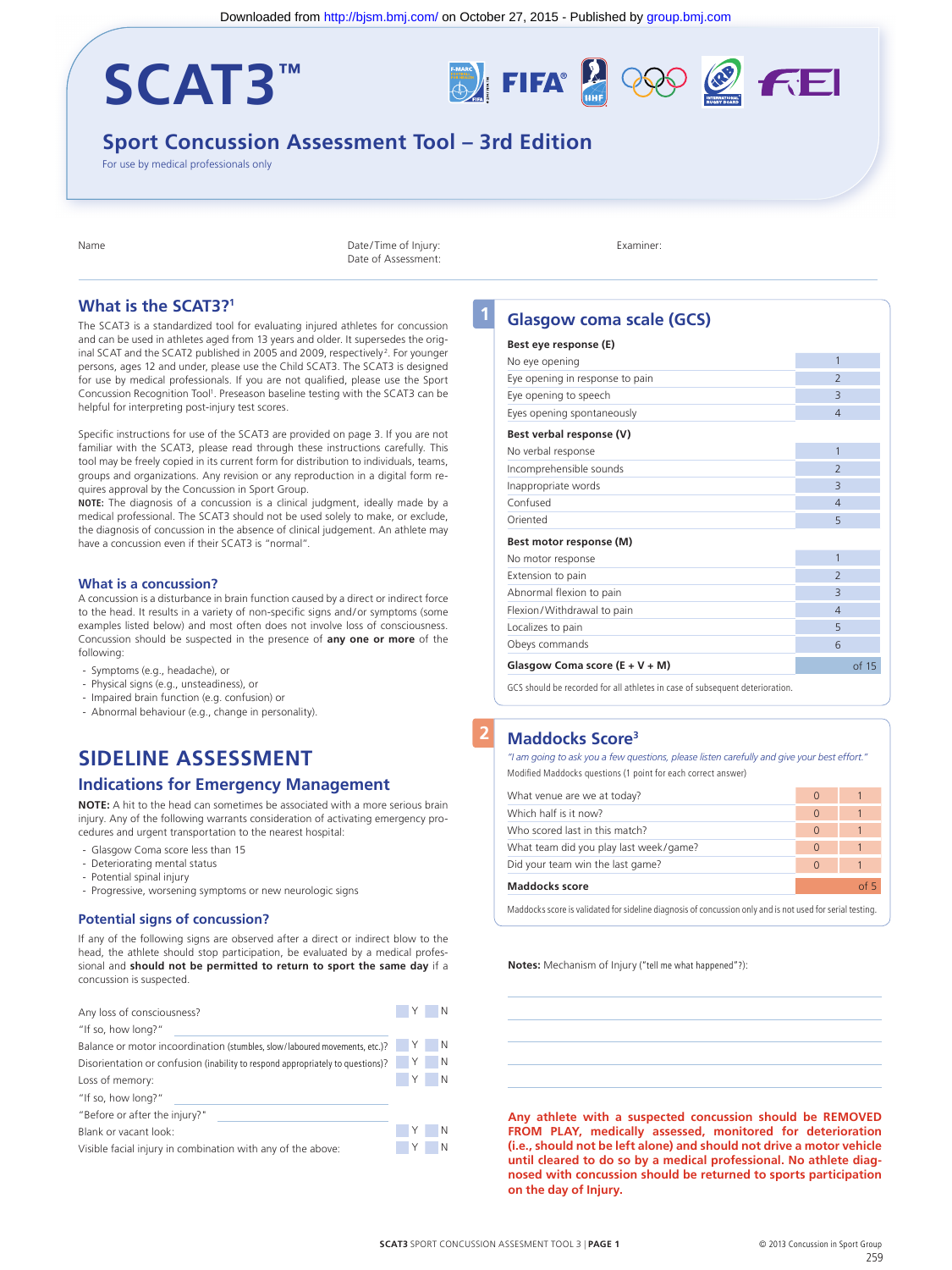| Name:                                                                                   | Date:                |         |  |  |  |
|-----------------------------------------------------------------------------------------|----------------------|---------|--|--|--|
| Examiner:                                                                               |                      |         |  |  |  |
| Sport/team/school:                                                                      | Date/time of injury: |         |  |  |  |
| Age:                                                                                    | Gender:              | М       |  |  |  |
| Years of education completed:                                                           |                      |         |  |  |  |
| Dominant hand:                                                                          | left<br>right        | neither |  |  |  |
| How many concussions do you think you have had in the past?                             |                      |         |  |  |  |
| When was the most recent concussion?                                                    |                      |         |  |  |  |
| How long was your recovery from the most recent concussion?                             |                      |         |  |  |  |
| Have you ever been hospitalized or had medical imaging done for<br>a head injury?       |                      |         |  |  |  |
| Have you ever been diagnosed with headaches or migraines?<br>N                          |                      |         |  |  |  |
| Do you have a learning disability, dyslexia, ADD/ADHD?                                  | N                    |         |  |  |  |
| Have you ever been diagnosed with depression, anxiety<br>or other psychiatric disorder? |                      |         |  |  |  |
| Has anyone in your family ever been diagnosed with<br>any of these problems?            |                      | N       |  |  |  |
| Are you on any medications? If yes, please list:                                        |                      |         |  |  |  |

**SCAT3 to be done in resting state. Best done 10 or more minutes post excercise.** 

# **Symptom Evaluation**

# **3 How do you feel?**

*"You should score yourself on the following symptoms, based on how you feel now".*

|                                                                                                                                          |                | mild<br>none   |                | moderate<br>severe       |   |                          |     |   |
|------------------------------------------------------------------------------------------------------------------------------------------|----------------|----------------|----------------|--------------------------|---|--------------------------|-----|---|
| Headache                                                                                                                                 |                | $\Omega$       | 1              | $\overline{2}$           | 3 | 4                        | 5   | 6 |
| "Pressure in head"                                                                                                                       |                | $\Omega$       | $\overline{1}$ | $\overline{\phantom{0}}$ | 3 | $\overline{\mathcal{A}}$ | 5   | 6 |
| Neck Pain                                                                                                                                |                | $\Omega$       | $\mathbf{1}$   | $\overline{2}$           | 3 | $\overline{4}$           | 5   | 6 |
| Nausea or vomiting                                                                                                                       |                | $\Omega$       | 1              | $\overline{2}$           | 3 | 4                        | 5   | 6 |
| <b>Dizziness</b>                                                                                                                         |                | $\Omega$       | 1              | $\overline{2}$           | 3 | 4                        | 5   | 6 |
| <b>Blurred</b> vision                                                                                                                    |                | $\Omega$       | 1              | $\overline{2}$           | 3 | 4                        | 5   | 6 |
| <b>Balance problems</b>                                                                                                                  |                | $\Omega$       | 1              | $\overline{2}$           | 3 | 4                        | 5   | 6 |
| Sensitivity to light                                                                                                                     |                | $\overline{0}$ | 1              | $\overline{2}$           | 3 | $\overline{4}$           | 5   | 6 |
| Sensitivity to noise                                                                                                                     |                | $\overline{0}$ | 1              | $\overline{2}$           | 3 | $\overline{4}$           | 5   | 6 |
| Feeling slowed down                                                                                                                      |                | $\Omega$       | 1              | $\overline{2}$           | 3 | 4                        | 5   | 6 |
| Feeling like "in a fog"                                                                                                                  |                | $\Omega$       | 1              | $\overline{2}$           | 3 | 4                        | 5   | 6 |
| "Don't feel right"                                                                                                                       |                | $\Omega$       | 1              | $\overline{2}$           | 3 | 4                        | 5   | 6 |
| Difficulty concentrating                                                                                                                 |                | $\overline{0}$ | 1              | $\overline{2}$           | 3 | $\overline{4}$           | 5   | 6 |
| Difficulty remembering                                                                                                                   |                | $\Omega$       | 1              | $\overline{2}$           | 3 | 4                        | 5   | 6 |
| Fatigue or low energy                                                                                                                    |                | $\Omega$       | 1              | $\overline{2}$           | 3 | 4                        | 5   | 6 |
| Confusion                                                                                                                                |                | $\Omega$       | $\overline{1}$ | $\overline{2}$           | 3 | $\overline{4}$           | 5   | 6 |
| Drowsiness                                                                                                                               |                | $\overline{0}$ | $\mathbf{1}$   | $\overline{2}$           | 3 | $\overline{4}$           | 5   | 6 |
| Trouble falling asleep                                                                                                                   |                | $\Omega$       | 1              | $\overline{2}$           | 3 | 4                        | 5   | 6 |
| More emotional                                                                                                                           |                | $\Omega$       | 1              | $\overline{2}$           | 3 | 4                        | 5   | 6 |
| Irritability                                                                                                                             |                | $\Omega$       | 1              | $\overline{2}$           | 3 | 4                        | 5   | 6 |
| Sadness                                                                                                                                  |                | $\overline{0}$ | 1              | $\overline{2}$           | 3 | 4                        | 5   | 6 |
| Nervous or Anxious                                                                                                                       |                | $\Omega$       | 1              | $\overline{2}$           | 3 | 4                        | 5   | 6 |
| Total number of symptoms (Maximum possible 22)<br><b>Symptom severity score (Maximum possible 132)</b>                                   |                |                |                |                          |   |                          |     |   |
| Do the symptoms get worse with physical activity?                                                                                        |                |                |                |                          |   |                          |     | Ν |
| Do the symptoms get worse with mental activity?                                                                                          |                |                |                |                          |   |                          | Υ   | N |
| self rated and clinician monitored<br>self rated                                                                                         |                |                |                |                          |   |                          |     |   |
| clinician interview<br>self rated with parent input                                                                                      |                |                |                |                          |   |                          |     |   |
| Overall rating: If you know the athlete well prior to the injury, how different is<br>the athlete acting compared to his/her usual self? |                |                |                |                          |   |                          |     |   |
| Please circle one response:                                                                                                              |                |                |                |                          |   |                          |     |   |
| no different                                                                                                                             | very different |                |                | unsure                   |   |                          | N/A |   |

**Scoring on the SCAT3 should not be used as a stand-alone method to diagnose concussion, measure recovery or make decisions about an athlete's readiness to return to competition after concussion. Since signs and symptoms may evolve over time, it is important to consider repeat evaluation in the acute assessment of concussion.**

# **Background Cognitive & Physical Evaluation**

# **4 Cognitive assessment Standardized Assessment of Concussion (SAC)** <sup>4</sup>

| <b>Orientation score</b>                             |          | of 5 |
|------------------------------------------------------|----------|------|
| What time is it right now? (within 1 hour)           | $\Omega$ |      |
| What year is it?                                     | $\Omega$ |      |
| What is the day of the week?                         | $\Omega$ |      |
| What is the date today?                              | $\Omega$ |      |
| What month is it?                                    | $\Omega$ |      |
| <b>Orientation</b> (1 point for each correct answer) |          |      |

### **Immediate memory**

| List                         |          | Trial 1 |                | Trial 2 |          | Trial 3      | Alternative word list |         |          |
|------------------------------|----------|---------|----------------|---------|----------|--------------|-----------------------|---------|----------|
| elbow                        | $\Omega$ |         | $\Omega$       |         | $\Omega$ | $\mathbf{1}$ | candle                | baby    | finger   |
| apple                        | $\Omega$ |         | $\overline{0}$ | 1       | $\Omega$ | 1            | paper                 | monkey  | penny    |
| carpet                       | $\Omega$ | 1       | $\Omega$       | 1       | $\Omega$ | 1            | sugar                 | perfume | blanket  |
| saddle                       | $\Omega$ |         | $\Omega$       | 1       | $\Omega$ | 1            | sandwich              | sunset  | lemon    |
| bubble                       | $\Omega$ | 1       | $\Omega$       | 1       | $\Omega$ | 1            | wagon                 | iron    | insect   |
| <b>Total</b>                 |          |         |                |         |          |              |                       |         |          |
| Immediate memory score total |          |         |                |         |          |              |                       |         | ∩f<br>15 |

#### **Concentration: Digits Backward**

| List                    |          | Trial 1 | Alternative digit list  |                         |                         |
|-------------------------|----------|---------|-------------------------|-------------------------|-------------------------|
| $4 - 9 - 3$             | $\Omega$ |         | $6 - 2 - 9$             | $5 - 2 - 6$             | $4 - 1 - 5$             |
| $3 - 8 - 1 - 4$         | $\Omega$ |         | $3 - 7 - 7 - 9$         | $1 - 7 - 9 - 5$         | $4 - 9 - 6 - 8$         |
| $6 - 2 - 9 - 7 - 1$     | $\Omega$ |         | $1 - 5 - 2 - 8 - 6$     | $3 - 8 - 5 - 2 - 7$     | $6 - 1 - 8 - 4 - 3$     |
| $7 - 1 - 8 - 4 - 6 - 2$ | $\Omega$ | $\sim$  | $5 - 3 - 9 - 1 - 4 - 8$ | $8 - 3 - 1 - 9 - 6 - 4$ | $7 - 2 - 4 - 8 - 5 - 6$ |
| Total of 4              |          |         |                         |                         |                         |

#### **Concentration: Month in Reverse Order** (1 pt. for entire sequence correct)

| Dec-Nov-Oct-Sept-Aug-Jul-Jun-May-Apr-Mar-Feb-Jan |  |
|--------------------------------------------------|--|
| <b>Concentration score</b>                       |  |

#### **Neck Examination: 5**

Range of motion Tenderness Upper and lower limb sensation & strength **Findings:**

# **Balance examination**

**6**

**7**

Do one or both of the following tests.

Footwear (shoes, barefoot, braces, tape, etc.)

# **Modified Balance Error Scoring System (BESS) testing<sup>5</sup>**

| Which foot was tested (i.e. which is the non-dominant foot) | Left | Right  |
|-------------------------------------------------------------|------|--------|
| Testing surface (hard floor, field, etc.)                   |      |        |
| Condition                                                   |      |        |
| Double leg stance:                                          |      | Errors |
| Single leg stance (non-dominant foot):                      |      | Errors |
| Tandem stance (non-dominant foot at back):                  |      | Errors |
| And/Or                                                      |      |        |
| Tandem gait <sup>6,7</sup>                                  |      |        |
| Time (best of 4 trials):<br>seconds                         |      |        |
|                                                             |      |        |

# **Coordination examination**

**Upper limb coordination** Which arm was tested: Contract the Contract of Left Right **Coordination score** of 1

**8 SAC Delayed Recall4**

**Delayed recall score of 5**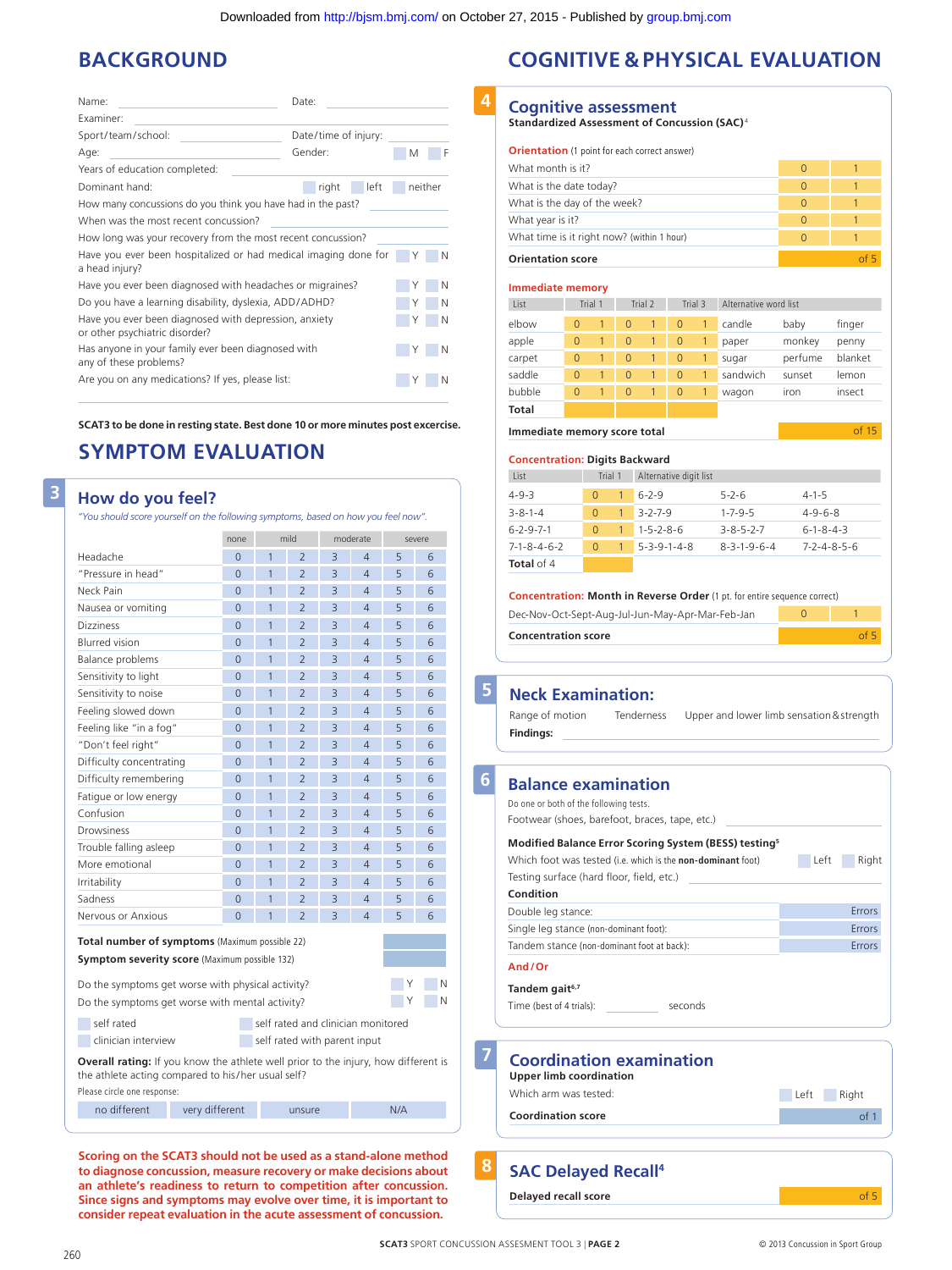# **Instructions**

Words in *Italics* throughout the SCAT3 are the instructions given to the athlete by the tester.

# **Symptom Scale**

#### *"You should score yourself on the following symptoms, based on how you feel now".*

To be completed by the athlete. In situations where the symptom scale is being completed after exercise, it should still be done in a resting state, at least 10 minutes post exercise.

For total number of symptoms, maximum possible is 22.

For Symptom severity score, add all scores in table, maximum possible is  $22 \times 6 = 132$ .

### **SAC4**

#### **Immediate Memory**

*"I am going to test your memory. I will read you a list of words and when I am done, repeat back as many words as you can remember, in any order."* 

#### **Trials 2&3:**

*"I am going to repeat the same list again. Repeat back as many words as you can remember in any order, even if you said the word before."*

Complete all 3 trials regardless of score on trial 1 & 2. Read the words at a rate of one per second. **Score 1 pt. for each correct response.** Total score equals sum across all 3 trials. Do not inform the athlete that delayed recall will be tested.

### **Concentration**

#### **Digits backward**

*"I am going to read you a string of numbers and when I am done, you repeat them back to me backwards, in reverse order of how I read them to you. For example, if I say 7-1-9, you would say 9-1-7."* 

If correct, go to next string length. If incorrect, read trial 2. **One point possible for each string length**. Stop after incorrect on both trials. The digits should be read at the rate of one per second.

#### **Months in reverse order**

*"Now tell me the months of the year in reverse order. Start with the last month and go backward. So you'll say December, November … Go ahead"*

**1 pt. for entire sequence correct**

#### **Delayed Recall**

The delayed recall should be performed after completion of the Balance and Coordination Examination.

*"Do you remember that list of words I read a few times earlier? Tell me as many words from the list as you can remember in any order.* 

**Score 1 pt. for each correct response**

### **Balance Examination**

### **Modified Balance Error Scoring System (BESS) testing<sup>5</sup>**

This balance testing is based on a modified version of the Balance Error Scoring System (BESS)<sup>5</sup>. A stopwatch or watch with a second hand is required for this testing. *"I am now going to test your balance. Please take your shoes off, roll up your pant legs above ankle (if applicable), and remove any ankle taping (if applicable). This test will consist of three twenty second tests with different stances."*

#### **(a) Double leg stance:**

*"The first stance is standing with your feet together with your hands on your hips and with your eyes closed. You should try to maintain stability in that position for 20 seconds. I will be counting the number of times you move out of this position. I will start timing when you are set and have closed your eyes."*

#### **(b) Single leg stance:**

*"If you were to kick a ball, which foot would you use? [This will be the dominant foot] Now stand on your non-dominant foot. The dominant leg should be held in approximately 30 de-grees of hip flexion and 45 degrees of knee flexion. Again, you should try to maintain stability for 20 seconds with your hands on your hips and your eyes closed. I will be counting the number of times you move out of this position. If you stumble out of this position, open your eyes and return to the start position and continue balancing. I will start timing when you are set and have closed your eyes."* 

#### **(c) Tandem stance:**

*"Now stand heel-to-toe with your non-dominant foot in back. Your weight should be evenly distributed across both feet. Again, you should try to maintain stability for 20 seconds with your hands on your hips and your eyes closed. I will be counting the number of times you move out of this position. If you stumble out of this position, open your eyes and return to the start position and continue balancing. I will start timing when you are set and have closed your eyes."*

### **Balance testing – types of errors**

- 1. Hands lifted off iliac crest
- 2. Opening eyes
- 3. Step, stumble, or fall
- 4. Moving hip into > 30 degrees abduction
- 5. Lifting forefoot or heel 6. Remaining out of test position > 5 sec
- 

Each of the 20-second trials is scored by counting the errors, or deviations from the proper stance, accumulated by the athlete. The examiner will begin counting errors only after the individual has assumed the proper start position. **The modified BESS is calculated by adding one error point for each error during the three 20-second tests. The maximum total number of errors for any single con**dition is 10. If a athlete commits multiple errors simultaneously, only one error is recorded but the athlete should quickly return to the testing position, and counting should resume once subject is set. Subjects that are unable to maintain the testing procedure for a minimum of **five seconds** at the start are assigned the highest possible score, ten, for that testing condition.

**OPTION:** For further assessment, the same 3 stances can be performed on a surface of medium density foam (e.g., approximately 50 cm x 40 cm x 6 cm).

#### **Tandem Gait6,7**

*Participants are instructed to stand with their feet together behind a starting line (the test is best done with footwear removed). Then, they walk in a forward direction as quickly and as accurately as possible along a 38mm wide (sports tape), 3 meter line with an alternate foot*  heel-to-toe gait ensuring that they approximate their heel and toe on each step. Once they *cross the end of the 3m line, they turn 180 degrees and return to the starting point using the same gait. A total of 4 trials are done and the best time is retained. Athletes should complete*  the test in 14 seconds. Athletes fail the test if they step off the line, have a separation between<br>their heel and toe, or if they touch or grab the examiner or an object. In this case, the time is *not recorded and the trial repeated, if appropriate.*

### **Coordination Examination**

### **Upper limb coordination**

Finger-to-nose (FTN) task:

"I am going to test your coordination now. Please sit comfortably on the chair with your eyes<br>open and your arm (either right or left) outstretched (shoulder flexed to 90 degrees and elbow<br>and fingers extended), pointing i *perform five successive finger to nose repetitions using your index finger to touch the tip of the nose, and then return to the starting position, as quickly and as accurately as possible."*

#### **Scoring: 5 correct repetitions in < 4 seconds = 1**

**Note for testers:** Athletes fail the test if they do not touch their nose, do not fully extend their elbow or do not perform five repetitions. **Failure should be scored as 0.**

### **References&Footnotes**

1. This tool has been developed by a group of international experts at the 4th International Consensus meeting on Concussion in Sport held in Zurich, Switzerland in November 2012. The full details of the conference outcomes and the authors of the tool are published in The BJSM Injury Prevention and Health Protection, 2013, Volume 47, Issue 5. The outcome paper will also be simultaneously co-published in other leading biomedical journals with the copyright held by the Concussion in Sport Group, to allow unrestricted distribution, providing no alterations are made.

2. McCrory P et al., Consensus Statement on Concussion in Sport – the 3rd International Conference on Concussion in Sport held in Zurich, November 2008. British Journal of Sports Medicine 2009; 43: i76-89.

3. Maddocks, DL; Dicker, GD; Saling, MM. The assessment of orientation following concussion in athletes. Clinical Journal of Sport Medicine. 1995; 5(1): 32 – 3.

4. McCrea M. Standardized mental status testing of acute concussion. Clinical Journal of Sport Medicine. 2001; 11: 176–181.

5. Guskiewicz KM. Assessment of postural stability following sport-related concussion. Current Sports Medicine Reports. 2003; 2: 24–30.

6. Schneiders, A.G., Sullivan, S.J., Gray, A., Hammond-Tooke, G.& McCrory, P. Normative values for 16-37 year old subjects for three clinical measures of motor performance used in the assessment of sports concussions. Journal of Science and Medicine in Sport. 2010; 13(2): 196 – 201.

7. Schneiders, A.G., Sullivan, S.J., Kvarnstrom. J.K., Olsson, M., Yden. T.& Marshall, S.W. The effect of footwear and sports-surface on dynamic neurological screening in sport-related concussion. Journal of Science and Medicine in Sport. 2010; 13(4): 382 – 386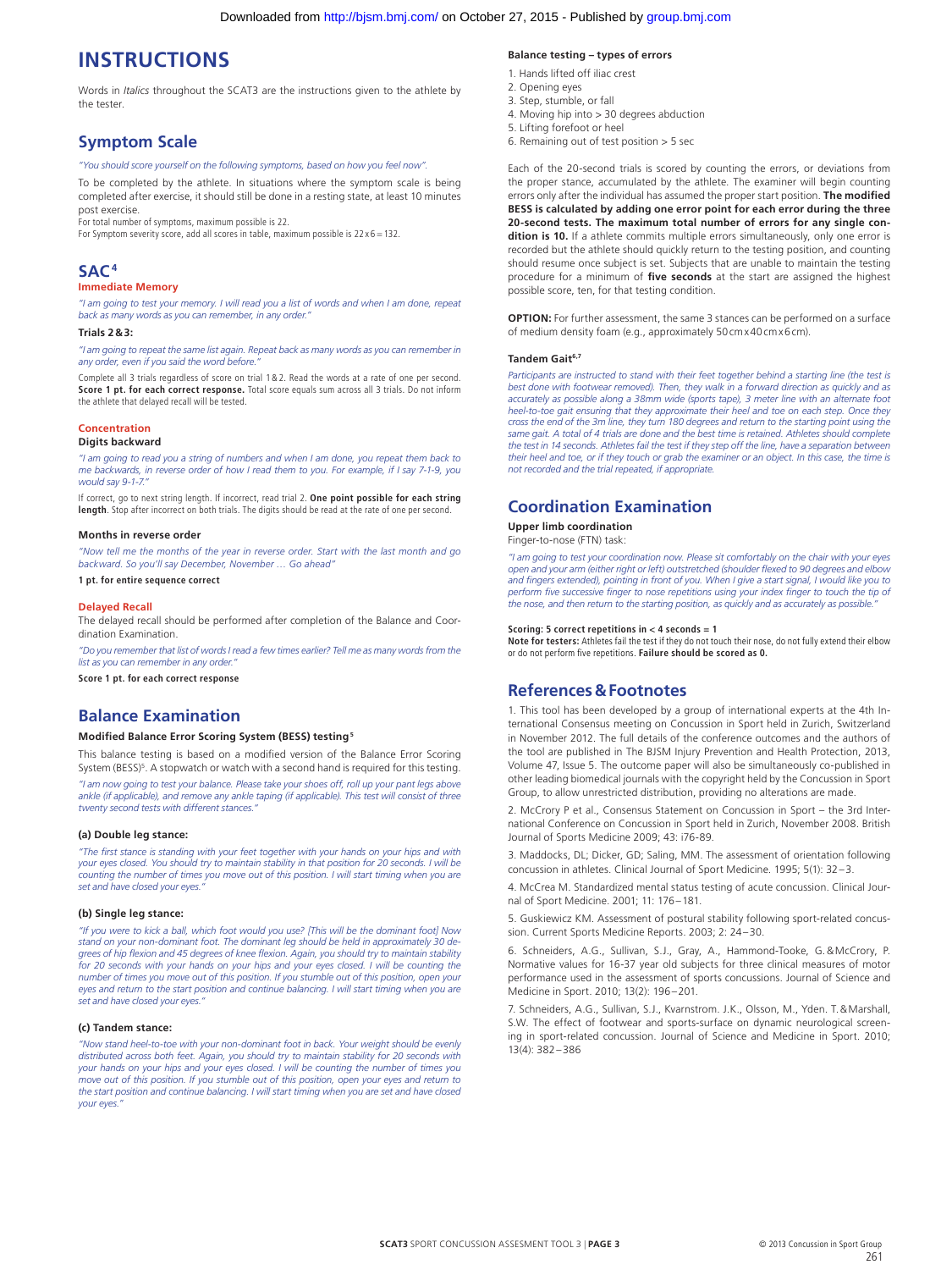# **Athlete Information**

**Any athlete suspected of having a concussion should be removed from play, and then seek medical evaluation.**

# **Signs to watch for**

Problems could arise over the first 24 – 48 hours. The athlete should not be left alone and must go to a hospital at once if they:

- Have a headache that gets worse
- Are very drowsy or can't be awakened
- Can't recognize people or places
- Have repeated vomiting
- Behave unusually or seem confused; are very irritable
- Have seizures (arms and legs jerk uncontrollably)
- Have weak or numb arms or legs
- Are unsteady on their feet; have slurred speech

**Remember, it is better to be safe.** 

**Consult your doctor after a suspected concussion.**

# **Return to play**

Athletes should not be returned to play the same day of injury. When returning athletes to play, they should be **medically cleared and then follow a stepwise supervised program,** with stages of progression.

#### **For example:**

| Rehabilitation stage           | Functional exercise at each stage<br>of rehabilitation                                                                                     | Objective of each stage                                              |
|--------------------------------|--------------------------------------------------------------------------------------------------------------------------------------------|----------------------------------------------------------------------|
| No activity                    | Physical and cognitive rest                                                                                                                | Recovery                                                             |
| Light aerobic exercise         | Walking, swimming or stationary cycling<br>keeping intensity, 70% maximum predicted<br>heart rate. No resistance training                  | Increase heart rate                                                  |
| Sport-specific exercise        | Skating drills in ice hockey, running drills in<br>soccer. No head impact activities                                                       | Add movement                                                         |
| Non-contact<br>training drills | Progression to more complex training drills,<br>eq passing drills in football and ice hockey.<br>May start progressive resistance training | Exercise, coordination, and<br>cognitive load                        |
| Full contact practice          | Following medical clearance participate in<br>normal training activities                                                                   | Restore confidence and assess<br>functional skills by coaching staff |
| Return to play                 | Normal game play                                                                                                                           |                                                                      |

There should be at least 24 hours (or longer) for each stage and if symptoms recur the athlete should rest until they resolve once again and then resume the program at the previous asymptomatic stage. Resistance training should only be added in the later stages.

If the athlete is symptomatic for more than 10 days, then consultation by a medical practitioner who is expert in the management of concussion, is recommended.

#### **Medical clearance should be given before return to play.**

# **Scoring Summary:**

|                  | Score |       |  |
|------------------|-------|-------|--|
| Date:            | Date: | Date: |  |
|                  |       |       |  |
|                  |       |       |  |
|                  |       |       |  |
|                  |       |       |  |
|                  |       |       |  |
|                  |       |       |  |
| <b>SAC Total</b> |       |       |  |
|                  |       |       |  |
|                  |       |       |  |
|                  |       |       |  |
|                  |       |       |  |

### **Notes:**

**Concussion injury advice**

(To be given to the **person monitoring** the concussed athlete)

This patient has received an injury to the head. A careful medical examination has been carried out and no sign of any serious complications has been found. Recovery time is variable across individuals and the patient will need monitoring for a further period by a responsible adult. Your treating physician will provide guidance as to this timeframe.

**If you notice any change in behaviour, vomiting, dizziness, worsening headache, double vision or excessive drowsiness, please contact your doctor or the nearest hospital emergency department immediately.**

#### **Other important points:**

- Rest (physically and mentally), including training or playing sports
- until symptoms resolve and you are medically cleared
- No alcohol
- No prescription or non-prescription drugs without medical supervision. Specifically:
	- · No sleeping tablets
	- · Do not use aspirin, anti-inflammatory medication or sedating pain killers
- Do not drive until medically cleared
- Do not train or play sport until medically cleared

**Clinic phone number**

| Patient's name              |  |
|-----------------------------|--|
| Date/time of injury         |  |
| Date/time of medical review |  |
| Treatingphysician           |  |
|                             |  |

Contact details or stamp